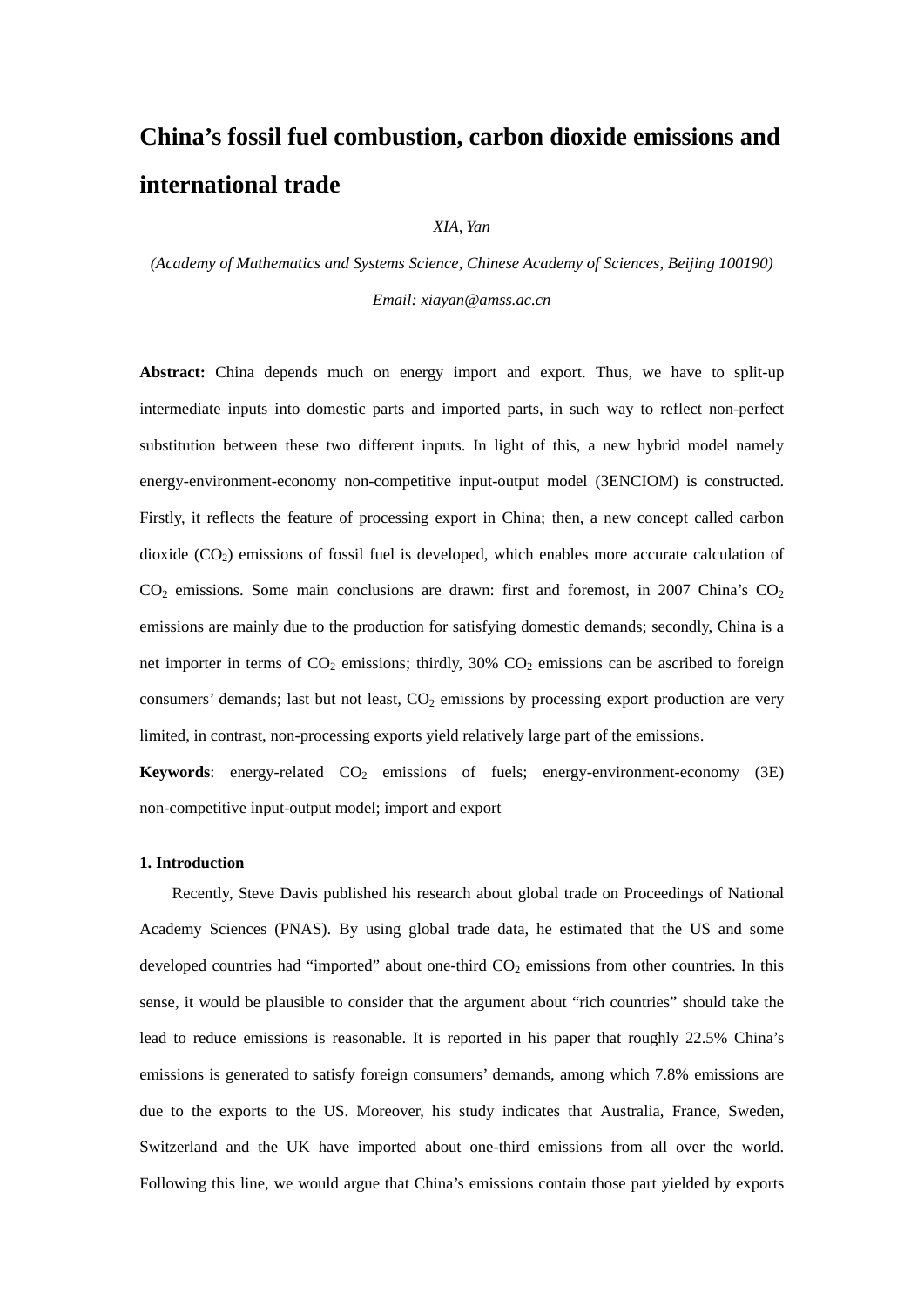production, which are actually consumed by foreign countries and therefore should be ascribed accordingly. For instance, Weber et al.<sup>[1]</sup> shows that 33% production-related  $CO<sub>2</sub>$  emissions came from exports production while most part were generated for domestic demands production purpose in 2005. To some extent, the study of  $CO<sub>2</sub>$  emissions, specifically, embodied in imports and exports, has become a focus within both academia and policy community.

#### **2. CO2 emissions by fossil fuel combustion**

The fossil fuel combustion-related  $CO<sub>2</sub>$  emissions are confined to those generated by fossil fuels, while other sources are exempted e.g. from logging, biological death, industry non-combustion procedure, exhaust gas, waste water and other castoff, atmosphere and ocean. According to IPCC (2007), global climate change is mainly caused by greenhouse gas emissions, where  $CO<sub>2</sub>$  is uppermost component in greenhouse gas.  $CO<sub>2</sub>$  emissions accounted to 76.7% in global greenhouse gas in 2004, in which fossil fuel combustion-related  $CO<sub>2</sub>$  emissions took 56.6%, i.e. fossil fuels are main emission source with contribution of  $73.79\%$  in overall  $CO<sub>2</sub>$  emissions. In contrast, energy consumption in household daily life only accounts for 10%. Therefore, this study naturally turns to the investigation of  $CO<sub>2</sub>$  emissions by production-related fossil fuels combustion, which is of importance.

There are many studies on investigating the relationship between trade and energy, which can mainly be grouped as follows: 1) the impact of international trade on energy consumption and the environment. Previous work analyzed and forecasted the impact of trade on energy consumption and emissions, and the main conclusion is that structure and technology are the most important determinants for energy consumption and emissions in trade (see for example, Batties<sup>[2]</sup>, Fieleke<sup>[3]</sup>, Machado et al.<sup>[4]</sup>, Rhee and Chung<sup>[5]</sup>, Wyckoff and Roof<sup>[6]</sup> ). 2) the impacts of input-output (IO) technology on energy consumption and environment. Literature in this line, see for instance, Miller and Blair<sup>[7]</sup>, Forssell<sup>[8][ 9]</sup>, Gallego and Lenzen<sup>[10]</sup>, Lenzen et al.<sup>[11]</sup>, Rodrigues et al.  $^{[12]}$ , Suh and Kagawa<sup>[13]</sup>, Turner et al.  $^{[14]}$  and Wiedmann<sup>[15]</sup> and so forth.

Recently, Lau and Chen et al.  $[16][17]$  have developed a special input-holding-output table which makes explicit distinction between processing exports and non-processing counterparts. This table can be used to analyze the impact of processing trade to China's foreign trade. What follows is the work by Lau et al.  $^{[18][19]}$ , Zhu $^{[20]}$  who calculated the domestic value-added content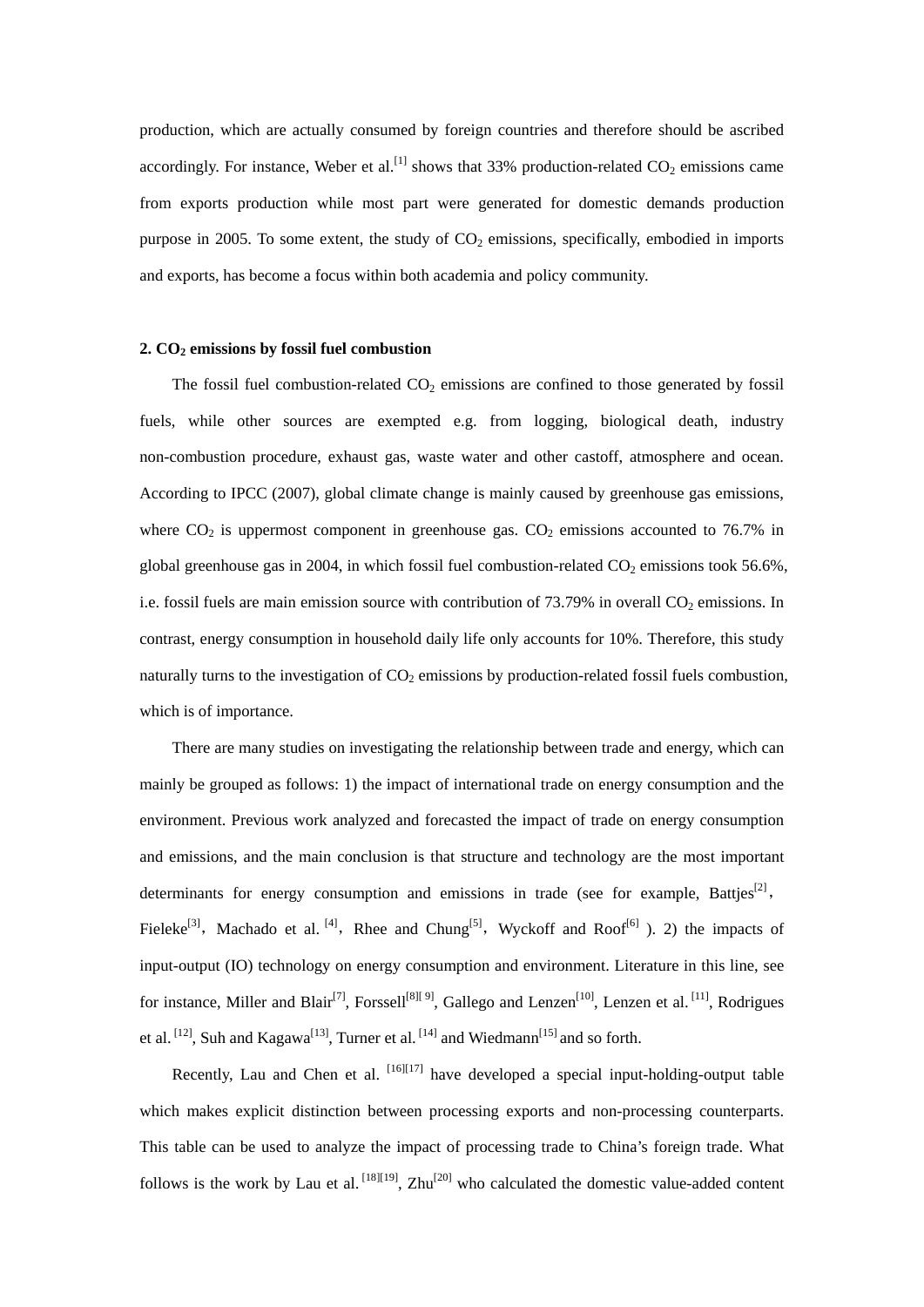generated by performing respectively processing exports and non-processing exports. Peters et al.  $[21][22]$  reckoned China's CO<sub>2</sub> emissions in 2002, and according to their estimation production-related  $CO_2$  emissions amounted to 95%. Pei<sup>[23]</sup> estimated exports' impact on environment by using the extended input-output table.



Figure .1. CO<sub>2</sub> emissions in the US, China and Germany (Million tons)

Source: *World Resources Institute*, Report various years.

# **3. The development of energy-environment-economy (3E) non-competitive input holding output model**

Input-holding-output technique was proposed by Professor Xikang Chen based on basic input-output technology founded by Leontief. IHO model has the merit that not only the relationship between input and output is taken into account, but also the quantity relationship among holding, input and output. Later on, Chen proposed the extended non-competitive input-holding-output model that captures China's processing trade feature. In this model the production is divided into three parts: those for domestic demands (D), processing exports (P), and non-processing exports and other production of foreign-invested enterprises (N).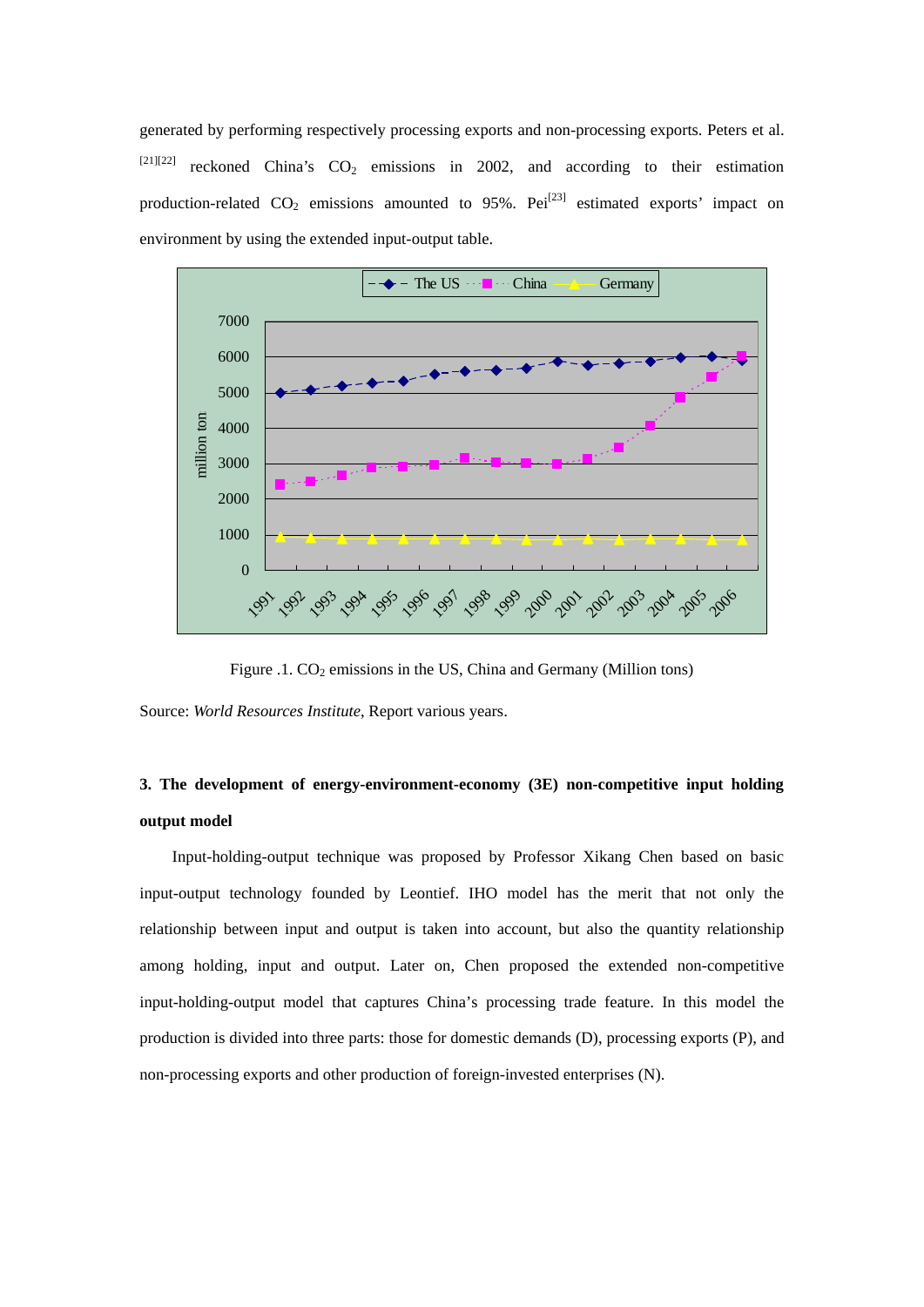|               |                        |                                 | Intermediate Consumption              |                                                                                                         |                                                                                                                      |                                         | Final Consumption                                                                                                   |                   |                                                                                                                        |                                                       |                                                    |              |                                                   |                                                                                                              |
|---------------|------------------------|---------------------------------|---------------------------------------|---------------------------------------------------------------------------------------------------------|----------------------------------------------------------------------------------------------------------------------|-----------------------------------------|---------------------------------------------------------------------------------------------------------------------|-------------------|------------------------------------------------------------------------------------------------------------------------|-------------------------------------------------------|----------------------------------------------------|--------------|---------------------------------------------------|--------------------------------------------------------------------------------------------------------------|
|               |                        |                                 | Output                                | Domestic                                                                                                | Exports<br>Processing                                                                                                |                                         | Exports Non-<br>processing                                                                                          |                   |                                                                                                                        |                                                       |                                                    |              |                                                   |                                                                                                              |
| Input         |                        | $\mathbf E$<br>$\rm NE$         | $\mathbf E$<br>$\rm NE$               | $\mathbf E$                                                                                             | $\rm NE$                                                                                                             | Subtotal                                | Consumption                                                                                                         | Capital Formation | $\ensuremath{\mathsf{Export}}$                                                                                         | Others                                                | Subtotal                                           | Gross Output |                                                   |                                                                                                              |
|               | Domestic product       | Domestic                        | $\mathbf E$                           | $X_{\scriptscriptstyle E}^{\scriptscriptstyle DD}$<br>$\begin{pmatrix} E^{DD} \\ C^{DD} \end{pmatrix}$  | $X_{\scriptscriptstyle E}^{\scriptscriptstyle DP}$<br>$\begin{pmatrix} E^{DP} \\ C^{DP} \end{pmatrix}$               |                                         | $\boldsymbol{X}_{\scriptscriptstyle E}^{\scriptscriptstyle DN}$<br>$\begin{pmatrix} E^{DN} \\ C^{DN} \end{pmatrix}$ |                   | $F_{\!\scriptscriptstyle E}^{\scriptscriptstyle DC}$<br>$\begin{pmatrix} E^{DC} \\ C^{DC} \end{pmatrix}$               | $F_{\scriptscriptstyle E}^{\scriptscriptstyle\,DI}$   | $\boldsymbol{0}$                                   |              | $F_{\scriptscriptstyle E}^{\scriptscriptstyle D}$ | $X^{\scriptscriptstyle D}_{{\scriptscriptstyle E}}$<br>$\begin{pmatrix} E^D \\ C^D \end{pmatrix}$            |
|               |                        |                                 | $\rm NE$                              | $X_{_R}^{\; DD}$                                                                                        | $X_{\scriptscriptstyle R}^{\scriptscriptstyle DP}$                                                                   |                                         | $X_{\scriptscriptstyle R}^{\scriptscriptstyle DN}$                                                                  |                   | $F_{\scriptscriptstyle R}^{\scriptscriptstyle DC}$                                                                     | $F_{\scriptscriptstyle R}^{\scriptscriptstyle\,DI}$   | $\boldsymbol{0}$                                   |              | $F_{\scriptscriptstyle R}^{\scriptscriptstyle D}$ | $X^{\mathfrak{D}}_{\mathfrak{K}}$                                                                            |
|               |                        | $\ensuremath{\mathsf{Exports}}$ | ${\bf E}$                             | $\boldsymbol{0}$                                                                                        | $\boldsymbol{0}$                                                                                                     | $\boldsymbol{0}$                        |                                                                                                                     |                   | $\boldsymbol{0}$                                                                                                       | $\boldsymbol{0}$                                      | $\mathcal{F}^{PE}$                                 |              | $F^{\,P}$                                         | $\boldsymbol{X}^{\,\,P}$                                                                                     |
|               |                        | Processing                      | $_{\rm NE}$                           |                                                                                                         |                                                                                                                      |                                         |                                                                                                                     |                   |                                                                                                                        |                                                       |                                                    |              |                                                   |                                                                                                              |
| $_{\rm indq}$ |                        | Non-processing                  | $\mathbf E$                           | $X_{\scriptscriptstyle E}^{\scriptscriptstyle \,ND}$<br>$\begin{pmatrix} E^{ND} \ C^{ND} \end{pmatrix}$ | $X^{\,\scriptscriptstyle NP}_{\scriptscriptstyle E}$<br>$\begin{pmatrix} E^{NP} \ C^{NP} \end{pmatrix}$              |                                         | $X_{\scriptscriptstyle E}^{\scriptscriptstyle NN}$<br>$\begin{pmatrix} E^{NN} \ C^{NN} \end{pmatrix}$               |                   | $F_{\!\scriptscriptstyle E}^{\scriptscriptstyle NC}$<br>$\begin{pmatrix} E^{\text{NC}} \\ C^{\text{NC}} \end{pmatrix}$ | $F_{\scriptscriptstyle E}^{\scriptscriptstyle{N\!I}}$ | $F_{\scriptscriptstyle E}^{\scriptscriptstyle NE}$ |              | $F_{\scriptscriptstyle E}^{\scriptscriptstyle N}$ | $X^{\,\,N}_{\,\,E}$<br>$\begin{pmatrix} E^{\scriptscriptstyle N} \cr C^{\scriptscriptstyle N} \end{pmatrix}$ |
|               |                        |                                 | $\rm NE$                              | $X\mathop{\vphantom{\rule{0pt}{5.5pt}}_{R}}\nolimits^{ND}$                                              | $\mathcal{X}^{\mathit{NP}}_R$                                                                                        |                                         | $X_{\scriptscriptstyle R}^{\scriptscriptstyle NN}$                                                                  |                   | $F_{\scriptscriptstyle R}^{\scriptscriptstyle NC}$                                                                     | $F_{\scriptscriptstyle R}^{\scriptscriptstyle N\!I}$  | $F_{\scriptscriptstyle R}^{\scriptscriptstyle NE}$ |              | $F_{\scriptscriptstyle R}^{\scriptscriptstyle N}$ | $X^{\,\scriptscriptstyle N}_{\,\scriptscriptstyle R}$                                                        |
|               | $\mathbf E$<br>Imports |                                 |                                       | $X_{_E}^{\scriptscriptstyle\, MD}$<br>$\begin{pmatrix} E^{MD} \\ C^{MD} \end{pmatrix}$                  | $X_{\scriptscriptstyle E}^{\scriptscriptstyle MP}$<br>$\begin{pmatrix} E^{\text{MP}} \\ C^{\text{MP}} \end{pmatrix}$ |                                         | $X^{\textit{\tiny M}N}_{\textit{\tiny E}}$<br>$\begin{pmatrix} E^{MN} \\ C^{MN} \end{pmatrix}$                      |                   | $F_{_E}^{_M C}$<br>$\begin{pmatrix} E^{MC} \\ C^{MC} \end{pmatrix}$                                                    | $F_{\scriptscriptstyle E}^{\scriptscriptstyle MI}$    |                                                    |              | $F_{\scriptscriptstyle E}^{\scriptscriptstyle M}$ | $X^{\scriptscriptstyle M}_{\scriptscriptstyle E}$<br>$\begin{pmatrix} E^M \\ C^M \end{pmatrix}$              |
|               |                        |                                 | $\rm NE$                              | $X_{\scriptscriptstyle R}^{\scriptscriptstyle MD}$                                                      | $X_{\scriptscriptstyle R}^{\scriptscriptstyle MP}$                                                                   |                                         | $X_{\scriptscriptstyle R}^{\scriptscriptstyle MN}$                                                                  |                   | $F_{\scriptscriptstyle R}^{\scriptscriptstyle MC}$                                                                     | $F_{\scriptscriptstyle R}^{\scriptscriptstyle MI}$    |                                                    |              | $F_{\scriptscriptstyle R}^{\scriptscriptstyle M}$ | $\boldsymbol{X}^{\mathit{M}}_{\mathit{R}}$                                                                   |
|               | Subtotal               |                                 |                                       |                                                                                                         |                                                                                                                      |                                         |                                                                                                                     |                   |                                                                                                                        |                                                       |                                                    |              |                                                   |                                                                                                              |
|               | Value-added            |                                 |                                       | $V^D$                                                                                                   | $V^P$                                                                                                                |                                         | $V^N$                                                                                                               |                   |                                                                                                                        |                                                       |                                                    |              |                                                   |                                                                                                              |
|               | Total Input            |                                 | $(\boldsymbol{X}^{\boldsymbol{D}})^T$ | $(\boldsymbol{X}^P)^T$                                                                                  |                                                                                                                      | $\left( \boldsymbol{X}^{N}\right) ^{T}$ |                                                                                                                     |                   |                                                                                                                        |                                                       |                                                    |              |                                                   |                                                                                                              |
| Holding       | Labors                 |                                 | $\mathcal{L}^D$                       | $\mathcal{L}^P$                                                                                         |                                                                                                                      | ${\cal L}^{\scriptscriptstyle N}$       |                                                                                                                     |                   |                                                                                                                        |                                                       |                                                    |              |                                                   |                                                                                                              |
| Environment   | $CO2$ emissions        |                                 | $\boldsymbol{Q}^{\boldsymbol{D}}$     | $\boldsymbol{Q}^{\textit{P}}$                                                                           |                                                                                                                      | $Q^N$                                   |                                                                                                                     |                   |                                                                                                                        |                                                       |                                                    |              |                                                   |                                                                                                              |

Table 1. Energy-environment-economy (3E) non-competitive input-output table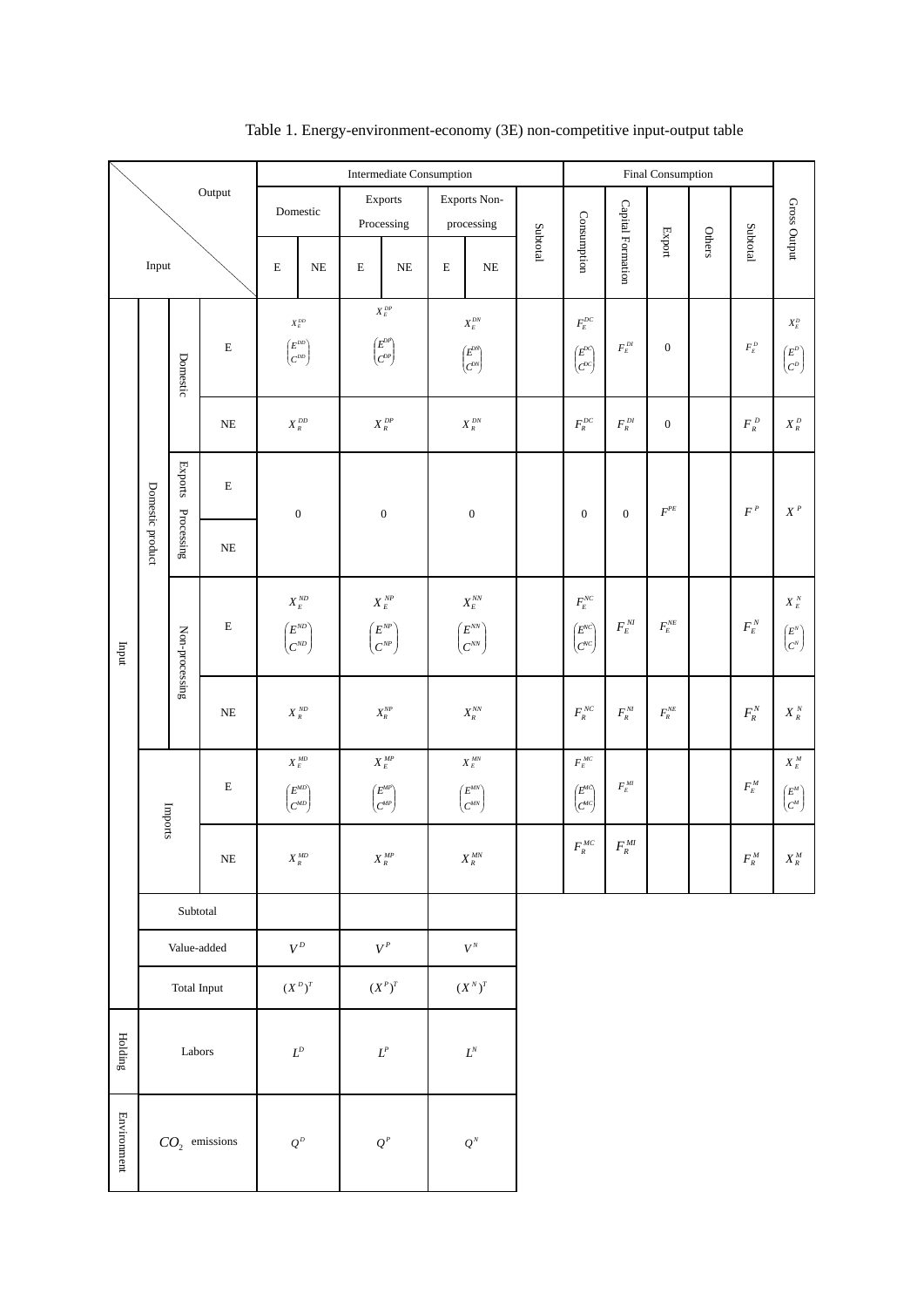Superscript *D, P, N, M* denote domestic products, processing exports and non-processing exports and others, and imports;

*DD* means inputs and use within domestic products;

*DP* means domestic products used for processing exports production;

*DN* means domestic products used for non-processing exports production;

Subscript *E*, *R* means energy and non-energy sectors in production;

 $X^D$   $X^P$   $X^N$   $X^M$  denote column vectors of gross outputs or imports;

 $F^D$   $F^P$   $F^N$   $F^M$  denote column vectors of final demands;

 $E^D$   $E^N$   $E^M$  denote column vectors of energy consumption;

 $C^D$  *C*<sup>*N*</sup> *C*<sup>*M*</sup> denote column vectors of *CO*<sub>2</sub> emissions;

 $X^{DD}$   $X^{DP}$   $X^{DN}$  denote intermediate input matrix for domestic products;  $X^{ND}$   $X^{NP}$   $X^{NN}$  denote intermediate input matrix for exports non-processing;  $X^{MD}$   $X^{MP}$   $X^{MN}$  denote intermediate input matrix for imports;  $F^{DC}$  *F*<sup>*DI*</sup> denote column vectors of consumption and capital formation for domestic products;  $F^{MC}$  *F<sup>MI</sup>* denote column vectors of consumption and capital formation for imports; *NC F NI F NE F* denote column vectors of consumption, capital formation and exports for exports non-processing;

 $F^{PE}$  denote column vectors of exports for exports processing;

 $V^D$   $V^P$   $V^N$  denote row vectors of value-added;

 $L^D L^P L^N$  denote row vectors of employment labors;

 $Q^D Q^P Q^N$  denote row vectors of energy and CO<sub>2</sub> emissions.

To be clear, production for domestic demands means production activity that is exercised to satisfy domestic demands by enterprises; processing exports contain the production of processing with customer's imports (PCM) and processing with imported materials (PIM); non-processing exports production include the ordinary exports and the production by foreign-invested enterprises which is to meet the demand by domestic consumers. It is assumed that imports are only used as intermediate inputs to domestic production, rather than direct exporting. On the other hand, the production of domestic products and ordinary exports would not consume processing exports, which are only served as direct exports. For illustration, we show the energy-environment-economy (3E) non-competitive input-output model in Table 1.

#### **3.1. Definitions of various coefficients**

In row-wise of 3ENCIOM (see Table 1), the equations showing relationships of  $D, P, N$  and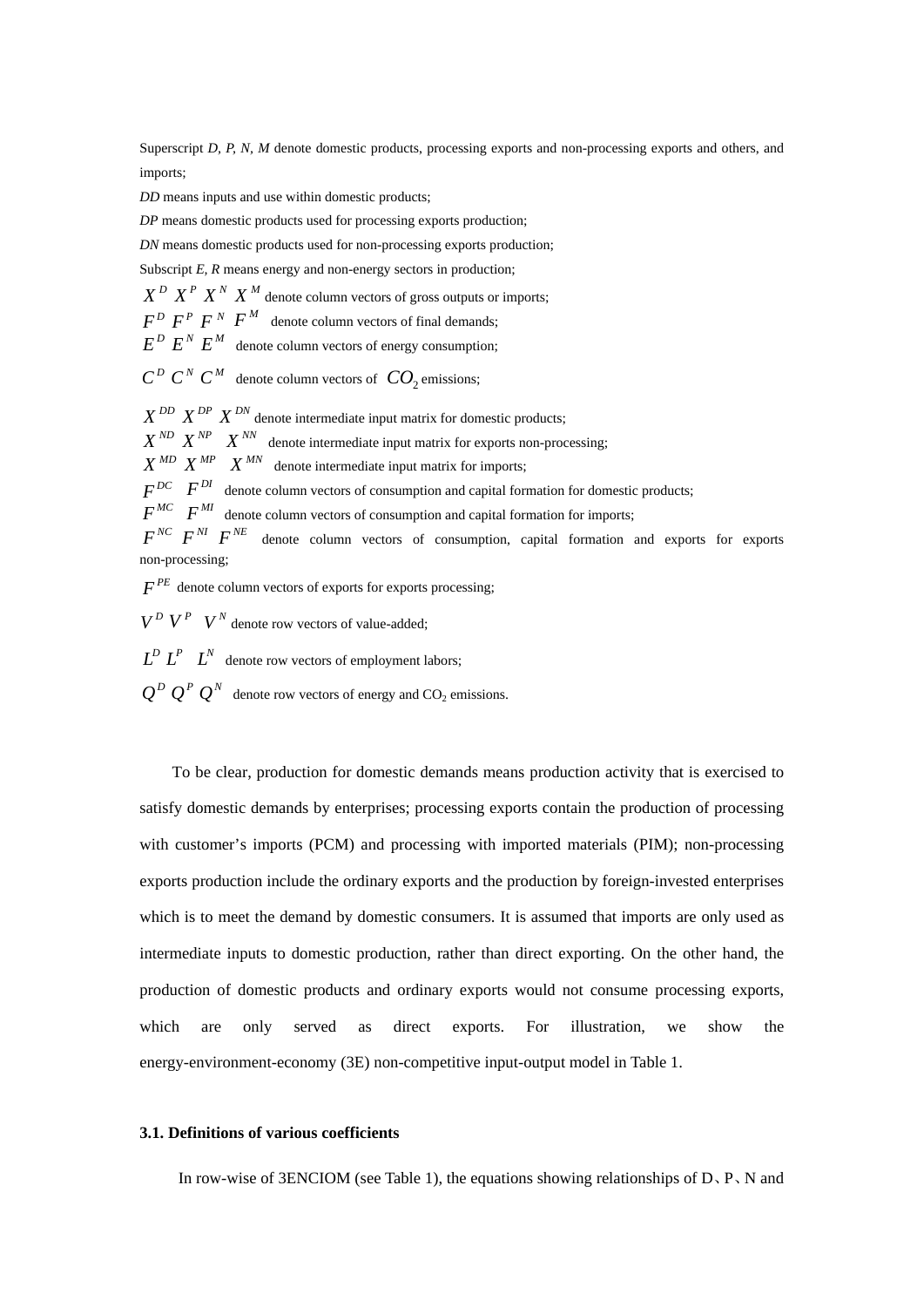M may be summarised as follows:

$$
C^{DD} + C^{DP} + C^{DN} + C^{DC} = C^D \tag{1}
$$

$$
C^{ND} + C^{NP} + C^{NN} + C^{NC} = C^N
$$
 (2)

$$
C^{MD} + C^{MP} + C^{MN} + C^{MC} = C^M \tag{3}
$$

$$
X^{DD} + X^{DP} + X^{DN} + F^D = X^D \tag{4}
$$

$$
F^P = X^P \tag{5}
$$

$$
X^{ND} + X^{NP} + X^{NN} + F^N = X^N \tag{6}
$$

$$
X^{MD} + X^{MP} + X^{MN} + F^M = X^M \tag{7}
$$

For column-wise, equations are given by:

$$
\mu X^{DD} + \mu X^{ND} + \mu X^{MD} + V^D = (X^D)^T
$$
 (8)

$$
\mu X^{DP} + \mu X^{NP} + \mu X^{MP} + V^P = (X^P)^T
$$
\n(9)

$$
\mu X^{DN} + \mu X^{NN} + \mu X^{MN} + V^N = (X^N)^T
$$
 (10)

Where,  $\mu = (1, 1, \dots, 1)$ .

Defining direct input coefficient as:

$$
a_{ij}^{DD} = X_{ij}^{DD} / X_j^D, i, j = 1, 2, \cdots, n
$$
 (11)

Where,  $a_{ij}^{DD}$  indicates direct consumption in the *i*th sector per unit product for domestic demands in the  $j$  th sector. Direct input coefficients matrix of D can be expressed as:

$$
A^{DD} = [a_{ij}^{DD}] \equiv [X_{ij}^{DD} / X_{j}^{D}]
$$
  
\n
$$
\begin{bmatrix} (I - A^{DD}) & -A^{DP} & -A^{DN} \\ 0 & I & 0 \\ -A^{ND} & -A^{NP} & (I - A^{NN}) \end{bmatrix} \begin{bmatrix} X^{D} \\ X^{P} \\ X^{N} \end{bmatrix} = \begin{bmatrix} F^{D} \\ F^{P} \\ F^{N} \end{bmatrix}
$$
 (12)

So,

$$
\begin{bmatrix} X^{D} \\ X^{P} \\ X^{N} \end{bmatrix} = \begin{bmatrix} (I - A^{DD}) & -A^{DP} & -A^{DN} \\ 0 & I & 0 \\ -A^{ND} & -A^{NP} & (I - A^{NN}) \end{bmatrix}^{-1} \begin{bmatrix} F^{D} \\ F^{P} \\ F^{N} \end{bmatrix}
$$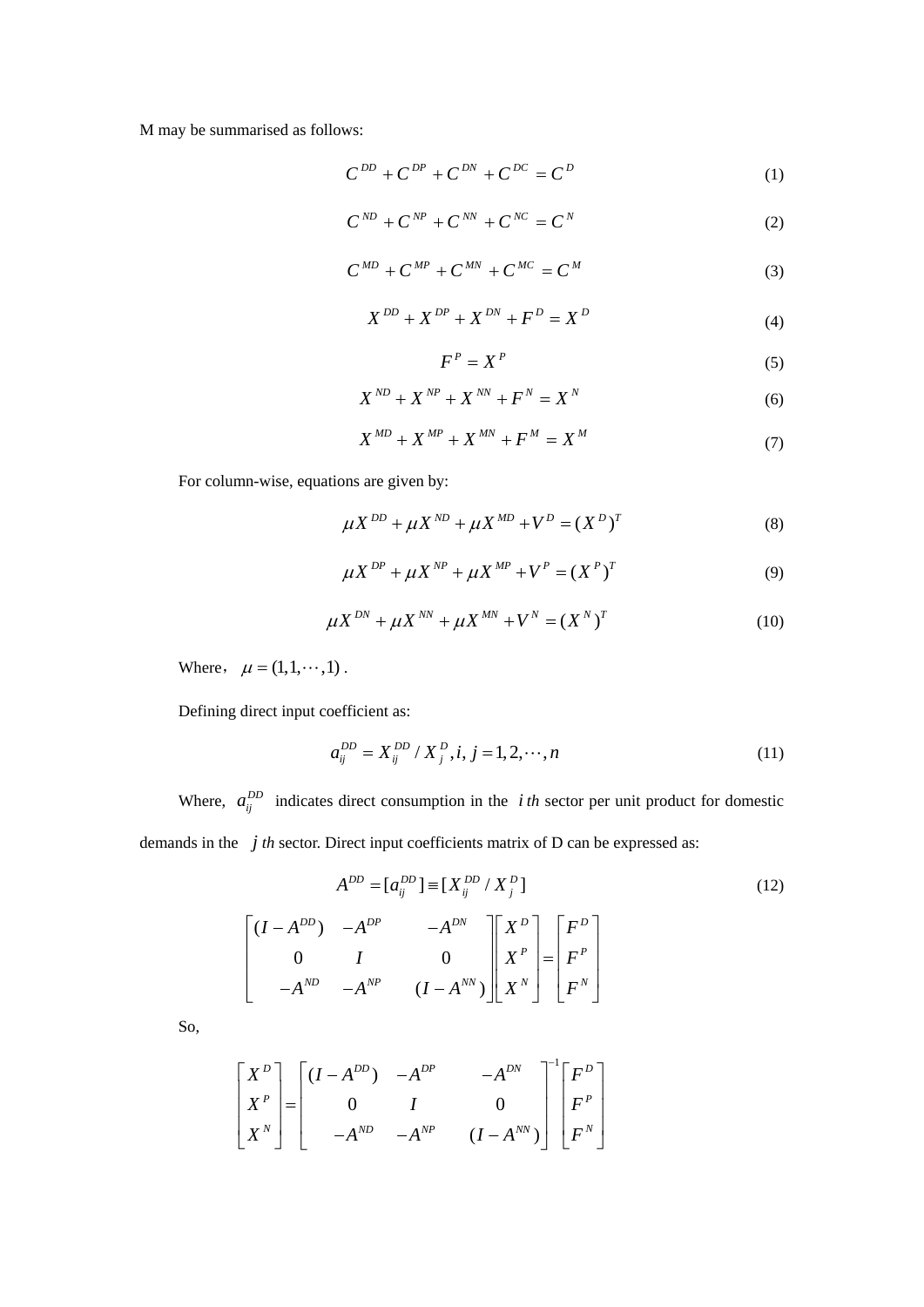$$
\overline{X} = (I - \overline{A})^{-1} \overline{F}
$$
\n(13)

$$
\overline{X} = \overline{B}\overline{F} \tag{14}
$$

Where,

$$
\overline{X} = \begin{bmatrix} X^D \\ X^P \\ X^N \end{bmatrix}, \ \overline{A} = \begin{bmatrix} A^{DD} & A^{DP} & A^{DN} \\ 0 & 0 & 0 \\ A^{ND} & A^{NP} & A^{NN} \end{bmatrix}, \ \overline{F} = \begin{bmatrix} F^D \\ F^P \\ F^N \end{bmatrix}
$$

In the extended model, there is

$$
\overline{B} = (I - \overline{A})^{-1} = \begin{bmatrix} (I - A^{DD}) & -A^{DP} & -A^{DN} \\ 0 & I & 0 \\ -A^{ND} & -A^{NP} & (I - A^{NN}) \end{bmatrix}^{-1}
$$
denoted extended Leontief inverse matrix,

or equivalently extended total requirements coefficient matrix.

By block matrixes, it reads,

$$
\begin{bmatrix} (I - A^{DD}) & -A^{DP} & -A^{DN} \\ 0 & I & 0 \\ -A^{ND} & -A^{NP} & (I - A^{NN}) \end{bmatrix}^{-1} = \begin{bmatrix} B^{DD} & B^{DP} & B^{DN} \\ B^{PD} & B^{PP} & B^{PN} \\ B^{ND} & B^{NP} & B^{NN} \end{bmatrix}
$$

Table 2. Direct input coefficients summary table

| D                        | $\boldsymbol{P}$  | $\boldsymbol{N}$         |
|--------------------------|-------------------|--------------------------|
| $A^{DD}$                 | $A^{DP}$          | $A^{DN}$                 |
| $H^{DD}$                 | $H^{\mathit{DP}}$ | $H^{\mathit{DN}}$        |
| $A^{PD}=0$               | $A^{PP}=0$        | $A^{PN}=0$               |
| $A^{ND}$                 | $A^{NP}$          | $A^{NN}$                 |
| $H^{\,\text{\tiny{ND}}}$ | $H^{NP}$          | $H^{\sqrt{N}}$           |
| $A^{MD}$                 | $A^{MP}$          | $A^{MN}$                 |
| $H^{\mathit{MD}}$        | $H^{MP}$          | $H^{\textit{\tiny{MN}}}$ |
| $A_V^D$                  | $A_V^P$           | $A_V^N$                  |
| $A_L^D$                  | $A_L^P$           | $A_L^N$                  |
| $W^D$                    | $W^P$             | $W^N$                    |
|                          |                   |                          |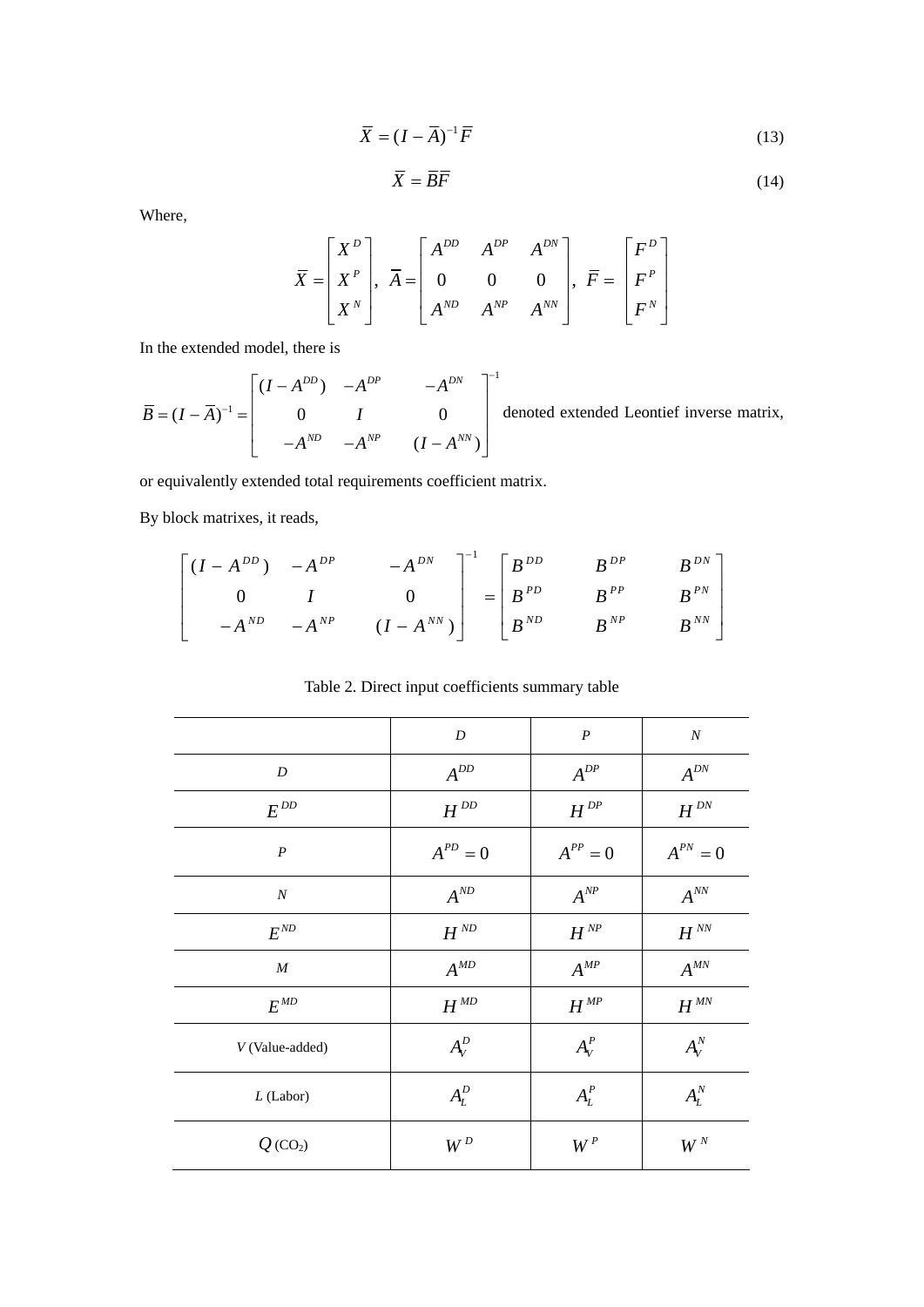|                  | D                                                                  | $\boldsymbol{P}$                                           | $\boldsymbol{N}$                                                                                                                       |
|------------------|--------------------------------------------------------------------|------------------------------------------------------------|----------------------------------------------------------------------------------------------------------------------------------------|
| D                | $B^{DD}$                                                           | $B^{DP}$                                                   | $B^{DN}$                                                                                                                               |
| $E^{DD}$         | $\overline{H}^{DD} = H^{DD}B^{DD} + H^{DN}B^{ND}$                  | $\overline{H}^{DP} = H^{DD}B^{DP} + H^{DP} + H^{DN}B^{NP}$ | $\overline{H}^{\, DN} = H^{\, DD} B^{\, DN} + H^{\, DN} B^{\, NN}$                                                                     |
| $\boldsymbol{P}$ | $B^{PD}=0$                                                         | $B^{PP}=I$                                                 | $B^{PN}=0$                                                                                                                             |
| $\boldsymbol{N}$ | $B^{ND}$                                                           | $B^{NP}$                                                   | $R^{NN}$                                                                                                                               |
| $E^{ND}$         | $\overline{H}^{\, ND} = H^{\, ND} B^{\, DD} + H^{\, NN} B^{\, ND}$ | $\overline{H}^{NP} = H^{ND}B^{DP} + H^{NP} + H^{NN}B^{NP}$ | $\overline{H}^{\, \text{\tiny{NN}}} = H^{\, \text{\tiny{ND}}}B^{\, \text{\tiny{DN}}} + H^{\, \text{\tiny{NN}}}B^{\, \text{\tiny{NN}}}$ |
| $\boldsymbol{M}$ | $B^{MD} = A^{MD}B^{DD} + A^{MN}B^{ND}$                             | $B^{MP} = A^{MP}B^{DP} + A^{MP} + A^{MN}B^{NP}$            | $B^{MN} = A^{MD} B^{DN} + A^{MN} B^{NN}$                                                                                               |
| $E^{ML}$         | $H^{MD} = H^{MD}B^{DD} + H^{MN}B^{ND}$                             | $H^{MP} = H^{MD}B^{DP} + H^{MP} + H^{MN}B^{NP}$            | $H^{MN} = H^{MD} B^{DN} + H^{MN} B^{NN}$                                                                                               |
| V                | $B_V^D = A_V^D B^{DD} + A_V^N B^{ND}$                              | $B_V^P = A_V^D B^{DP} + A_V^P + A_V^N B^{NP}$              | $B_V^N = A_V^D B^{DN} + A_V^N B^{NN}$                                                                                                  |
| L                | $B_L^D = A_L^D B^{DD} + A_L^N B^{ND}$                              | $B_L^P = A_L^D B^{DP} + A_L^P + A_L^N B^{NP}$              | $B_L^N = A_L^D B^{DN} + A_L^N B^{NN}$                                                                                                  |
| W                | $\overline{W}^D = W^D B^{DD} + W^N B^{ND}$                         | $\overline{W}^P = W^D B^{DP} + W^P + W^N B^{NP}$           | $\overline{W}^N = W^D B^{DN} + W^N B^{NN}$                                                                                             |

Table 3. Total requirements coefficients summary table

Where,  $B^{DD}$ ,  $B^{DP}$  and  $B^{DN}$  give total requirements coefficient matrices in D per unit final demands by D, P and N;  $B^{PD}$ ,  $B^{PP}$  and  $B^{PN}$  stand for total demand coefficient matrices in P per unit final demands by D, P and N;  $B^{ND}$ ,  $B^{NP}$  and  $B^{NN}$  are similarly defined, i.e. total demands coefficient matrices in N per unit final demands by D, P and N. To summarise, we collect all the coefficients and put them together in Tables 2 and 3.

## **3.2. Model set-up**

The final demands, by different purposes, can be divided into four categories: domestic final demands  $F^{D}$ ; final demands produced by non-processing exports and others  $(F^{N} - F^{NE})$ ; processing exports  $F^P$  and non-processing exports  $F^{NE}$ .

By basic input-output formula, we have  $X = (I - A)^{-1}F = BF$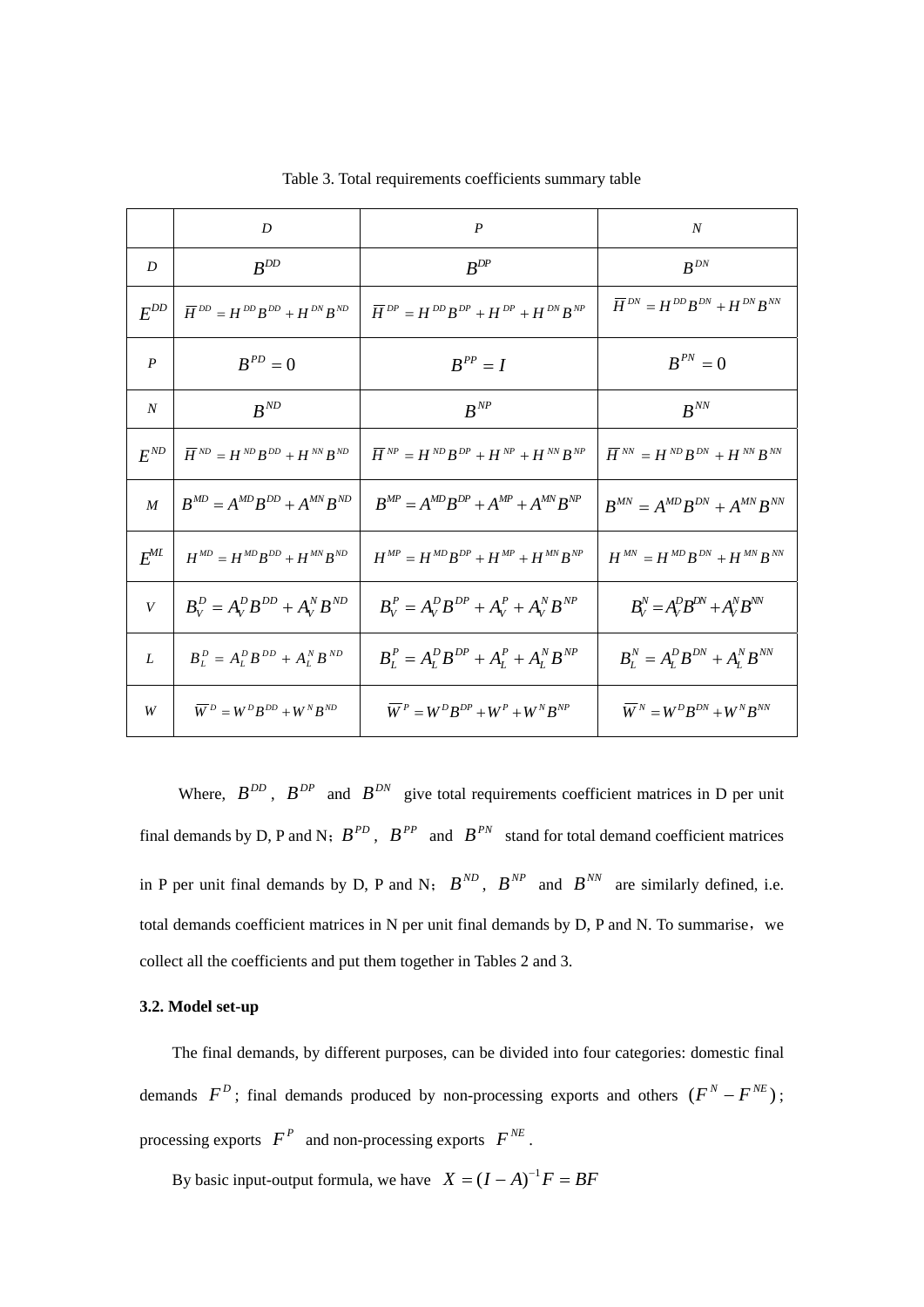Fossil fuel combustion-related  $CO<sub>2</sub>$  emissions for final demands can be defined as

$$
C = WB(F^{D} + (F^{N} - F^{NE}) + F^{P} + F^{NE})
$$
\n(16)

So, 
$$
C^{FD} = (\overline{W}^{DD} + \overline{W}^{ND})F^D = [(W^{DD}B^{DD} + W^{DN}B^{ND}) + (W^{ND}B^{DD} + W^{NN}B^{ND})]F^D
$$
  
\n
$$
C^{NNE} = (\overline{W}^{DN} + \overline{W}^{NN})(F^N - F^{NE})
$$
\n
$$
= [(W^{DD}B^{DN} + W^{DN}B^{NN}) + (W^{ND}B^{DN} + W^{NN}B^{NN})](F^N - F^{NE})
$$
\n
$$
C^{FP} = (\overline{W}^{DP} + W^{PP} + \overline{W}^{NP})F^P
$$
\n
$$
= [(W^{DD}B^{DP} + W^{DP} + W^{DN}B^{NP}) + W^{PP} + (W^{ND}B^{DP} + W^{NP} + W^{NN}B^{NP})]F^P
$$
\n
$$
C^{FN} = (\overline{W}^{DN} + \overline{W}^{NN})F^{NE}
$$
\n
$$
= [(W^{DD}B^{DN} + W^{DN}B^{NN}) + (W^{ND}B^{DN} + W^{NN}B^{NN})]F^{NE}
$$
\n(15)

# **4. Empirical results**

The energy, environmental and economic statistics are taken from four main sources: extended input-output tables of 2002 and 2007 (Preliminary table) from National Bureau of Statistics; China's Energy Statistical Yearbooks, 2008 and 2009. The emissions for both fossil fuel combustion and industrial processes were calculated using the IPCC 2006 reference approach.

1) Calculation of  $CO<sub>2</sub>$  emissions. Peters et al. calculated  $CO<sub>2</sub>$  emissions up to 3406.3 million tons in 2002 by industrial fuels combustion. However, the estimation by *World Resources Institution* was reported to be 3440.6 million tons in the very year. The results in this paper based on 3ENCIOM are roughly 2700 million tons, since only fossil fuel combustion is taken into consideration which accounts for 78% of gross emissions (73.79% from IPCC report for 2004). Table 4 shows the  $CO<sub>2</sub>$  emissions reckoned by using 3ENCIOM for all sectors in 2007.

CO2 emissions of fossil energy were 4696.7 million tons, in which 81% emissions can be ascribed to industrial production. If the proportion of fossil fuel combustion-related  $CO<sub>2</sub>$  emissions in 2002 were used, the number would have been 6022.65 million tons in 2007. In our estimation, the household emissions only account for 4.43%, while 95.5% of 4489.56 million tons are yielded for production. So, in this paper we focus on production-related emissions. In Table 4, there are some sectors with most emissions: *Thermal power production and supply*, *Ferrous metal smelting*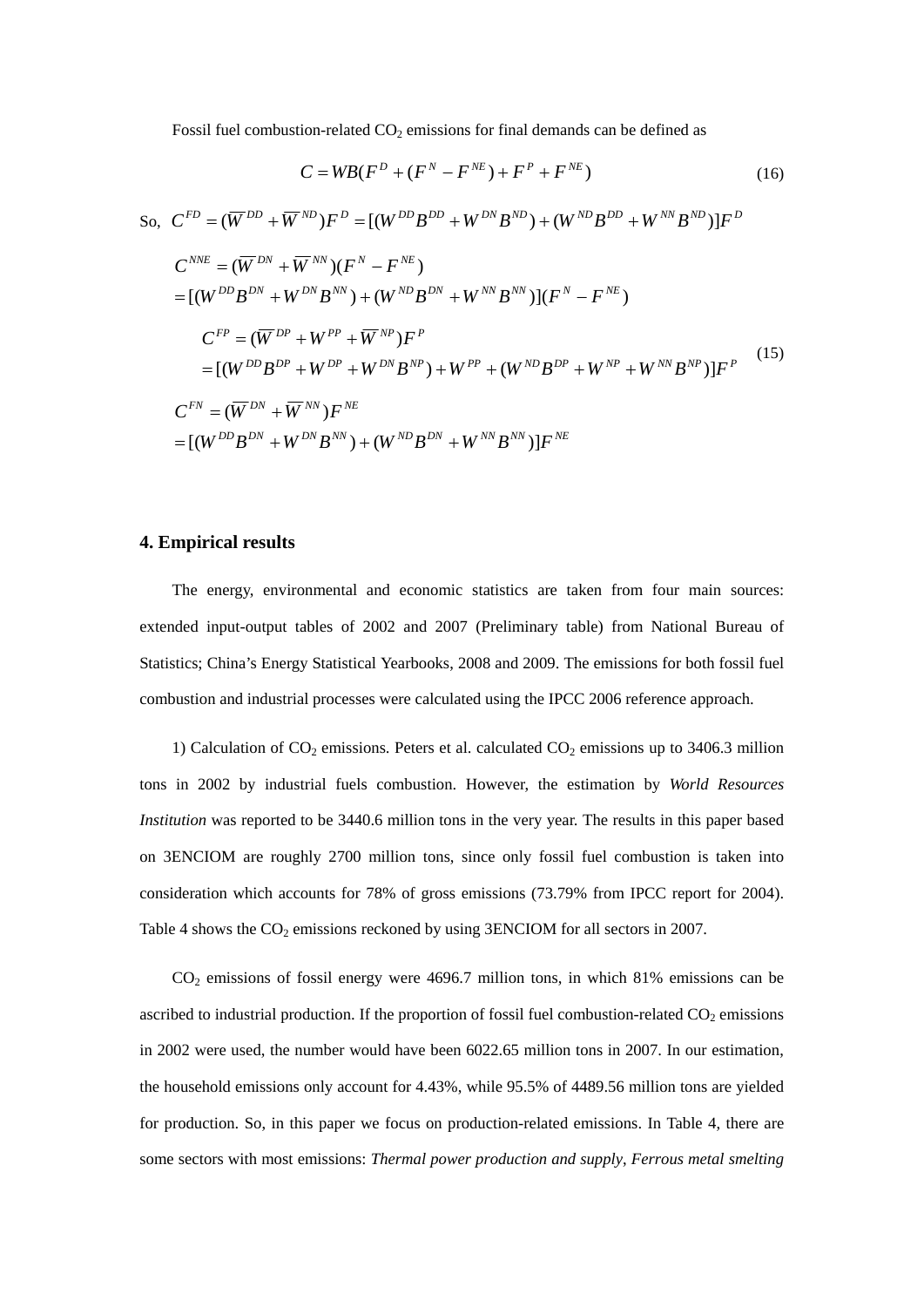*and pressing*, *Transport, storage and post services*, *Nonmetallic mineral products*, *Chemical materials and products*, *Petroleum and nuclear processing*, all together they take 75% emissions.

| Sectors        | Emissions | Share    | Sectors | Emissions | Share  |
|----------------|-----------|----------|---------|-----------|--------|
| $\mathbf 1$    | 131.50    | 2.80%    | 24      | 154.36    | 3.29%  |
| $\overline{2}$ | 30.35     | 0.65%    | 25      | 5.45      | 0.12%  |
| $\overline{3}$ | 16.56     | 0.35%    | 26      | 3.56      | 0.08%  |
| $\overline{4}$ | $0.00\,$  | $0.00\%$ | 27      | 3.74      | 0.08%  |
| 5              | 1581.24   | 33.66%   | 28      | 2.75      | 0.06%  |
| 6              | 138.08    | 2.94%    | 29      | 355.42    | 7.57%  |
| $\tau$         | 81.40     | 1.73%    | 30      | 929.68    | 19.79% |
| $8\,$          | 72.86     | 1.55%    | 31      | 45.34     | 0.97%  |
| 9              | 16.52     | 0.35%    | 32      | 10.80     | 0.23%  |
| 10             | 109.24    | 2.33%    | 33      | 26.12     | 0.56%  |
| $11\,$         | 6.59      | 0.14%    | 34      | 12.88     | 0.27%  |
| 12             | 2.75      | 0.06%    | 35      | 18.57     | 0.40%  |
| 13             | 9.70      | 0.21%    | 36      | 6.48      | 0.14%  |
| 14             | 34.75     | 0.74%    | 37      | 5.98      | 0.13%  |
| 15             | 11.96     | 0.25%    | 38      | 0.92      | 0.02%  |
| 16             | 1.98      | 0.04%    | 39      | 5.83      | 0.12%  |
| 17             | 33.41     | 0.71%    | 40      | 0.75      | 0.02%  |
| $18\,$         | 4.85      | 0.10%    | 41      | 63.23     | 1.35%  |
| 19             | 2.45      | 0.05%    | 42      | 384.19    | 8.18%  |
| 20             | 7.53      | 0.16%    | 43      | 52.81     | 1.12%  |
| 21             | 30.73     | 0.65%    | 44      | 74.01     | 1.58%  |
| $22\,$         | 1.23      | 0.03%    | Rural   | 98.50     | 2.10%  |
| 23             | 1.03      | 0.02%    | Urban   | 109.61    | 2.33%  |

Table 4.  $CO<sub>2</sub>$  emissions in all sectors in 2007 (Million tons)

In Table 5,  $CO<sub>2</sub>$  emissions for domestic demands production are accounted of 71.34%, while non-processing exports take 26.81%. It would consume many domestic products to satisfy domestic demands production, while much less for exports production case. In consequence, we see that it yields more  $CO<sub>2</sub>$  emissions when domestic products are produced than exports do. The domestic and imported products used for production of non-processing exports generate 95.57% and  $71.86\%$   $CO<sub>2</sub>$  emissions of their total inputs, respectively. Thus, the domestic demands should be held most responsibility for  $CO<sub>2</sub>$  emissions while the exports take a relatively minor position. Given that, it is worth noting that emissions by exports production are still non-trivial, taking proportion of 28.66%. In other words, there is nearly 30%  $CO<sub>2</sub>$  emissions are yielded due to the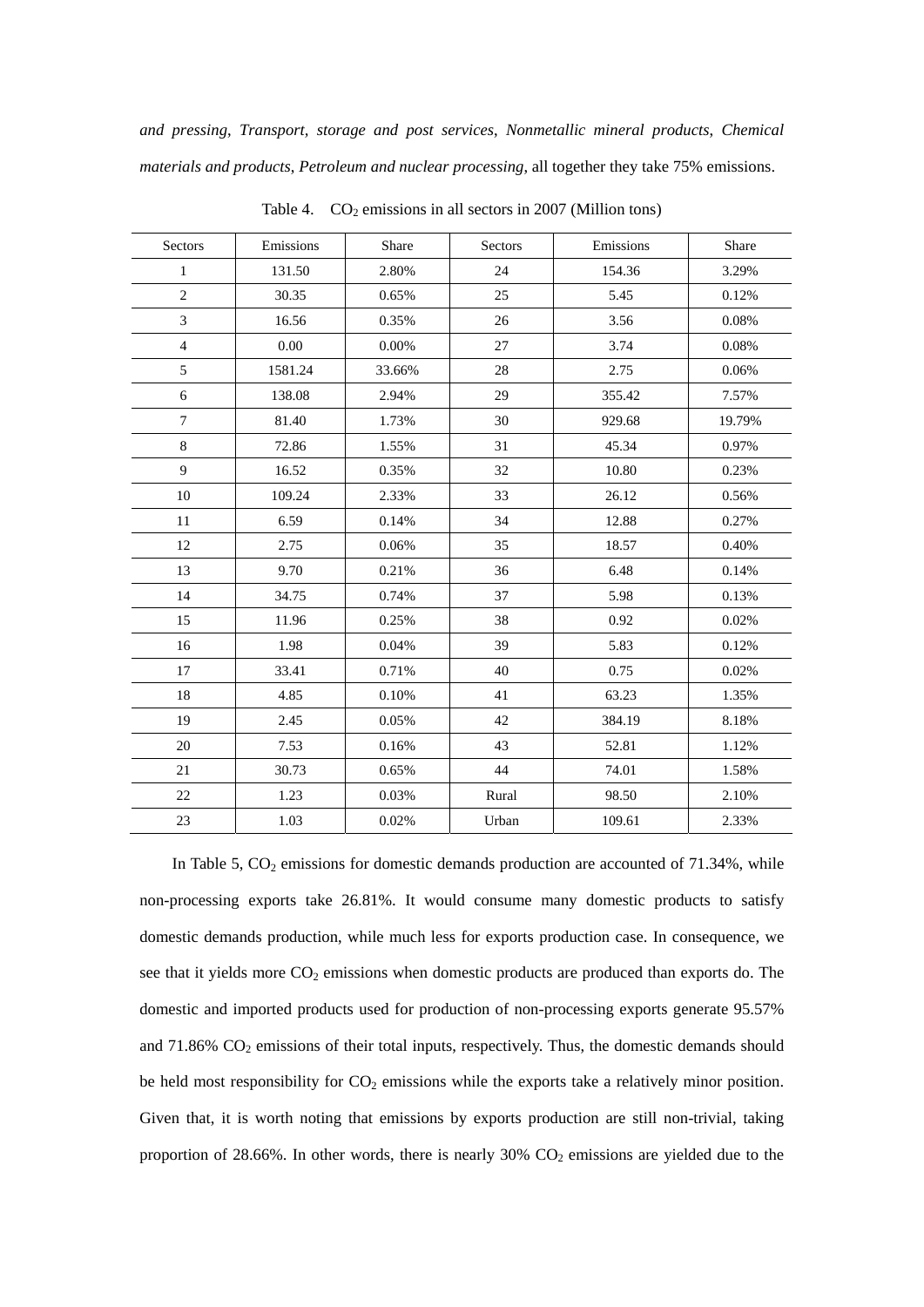production to satisfy foreign consumers' demands. Hence, this part should be ascribed to foreign countries that consume these products.

|           | D              | P        | N        |  |  |  |  |
|-----------|----------------|----------|----------|--|--|--|--|
| D         | 1788.93        | 4.56     | 307.17   |  |  |  |  |
| $\%$      | 85.16%         | 0.22%    | 14.62%   |  |  |  |  |
| P         | $\overline{0}$ | $\theta$ | $\Omega$ |  |  |  |  |
| $\%$      | 0.00%          | 0.00%    | $0.00\%$ |  |  |  |  |
| N         | 0.00           | 12.34    | 265.93   |  |  |  |  |
| $\%$      | 0.00%          | 4.43%    | 95.57%   |  |  |  |  |
| M         | 10.57          | 29.82    | 103.14   |  |  |  |  |
| $\%$      | 7.37%          | 20.77%   | 71.86%   |  |  |  |  |
| Emissions | 1799.51        | 46.71    | 676.24   |  |  |  |  |
| $\%$      | 71.34%         | 1.85%    | 26.81%   |  |  |  |  |
|           |                |          |          |  |  |  |  |

Table 5.  $CO<sub>2</sub>$  emissions and share by different production mode in 2002 (Million tons)



Figure 2. The shares of  $CO_2$  emissions yielded by exports production using different table in 2007<sup>[1](#page-10-0)</sup>

2) Analysis and comparison. It is possible to conduct various estimations by using different input-output tables, such as ordinary competitive, non-competitive or extended non-competitive table. Figure 2 illustrates  $CO<sub>2</sub>$  emissions caused by exports by applying different tables. The results would be overestimated in different magnitude when calculated by normal competitive and non-competitive table. Applying extended non-competitive table of 2007, we get 30.52% emissions by manufacturing exports (higher than Steve Davis' estimation 22.5%). However, this figure would be 32.55% if calculated by non-competitive table, which is an overestimation of 8%.

-

<span id="page-10-0"></span><sup>&</sup>lt;sup>1</sup> The primary energy and secondary energy are distinguished, so there is no emissions from thermal power and heat any more in this setting.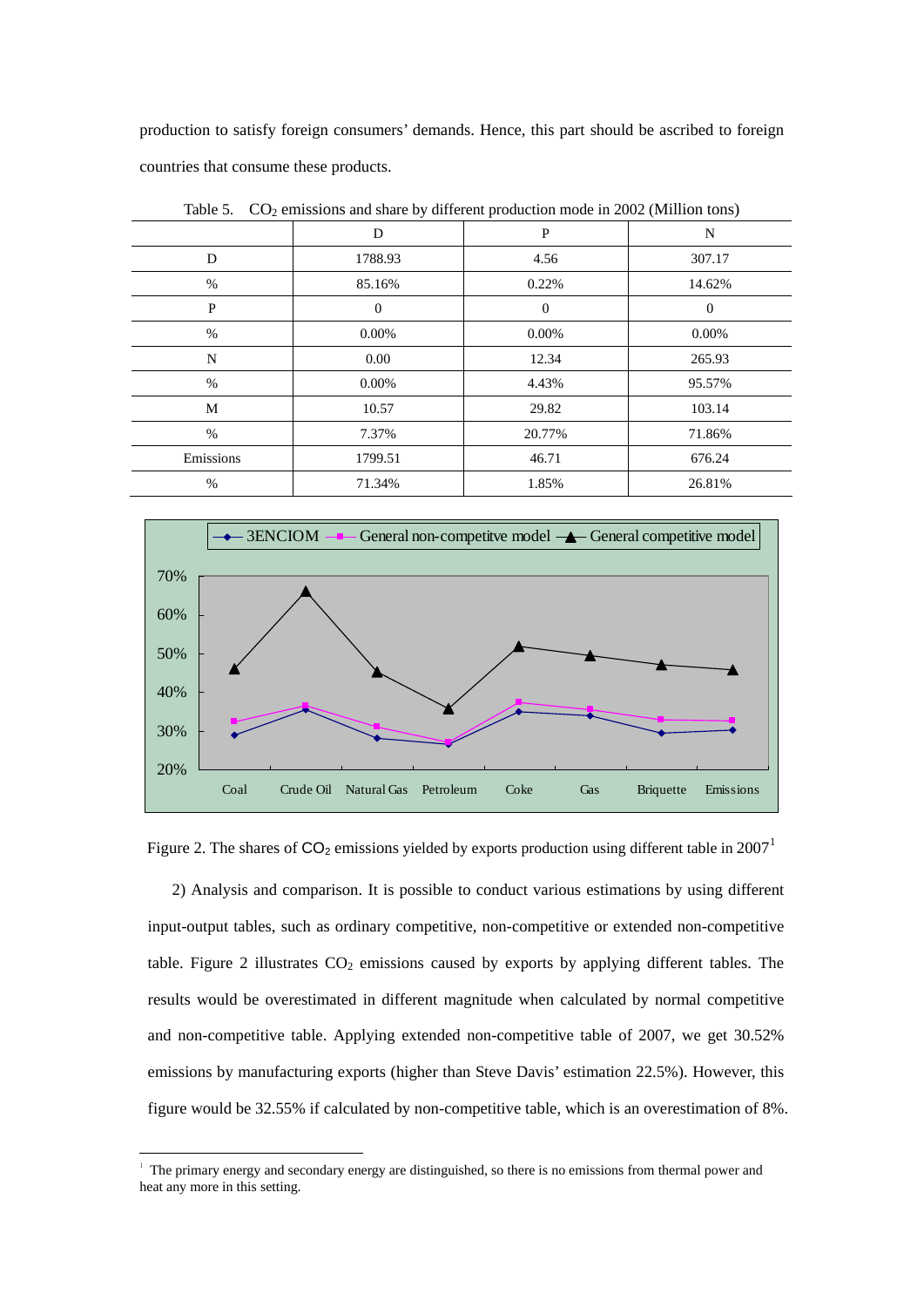The share would even be 45.8% if calculated by competitive table, which is overstated by 52%. Apparently, the competitive table would yield the largest exaggeration. Taking into account of emissions from different energy types (coal, gas, electricity etc.), there is  $35.5\%$  CO<sub>2</sub> emissions due to crude oil in producing exports, but 66% and 36.5% in other tables, which would be overestimated by 85.8% and 2.7%, respectively. Other types are generally overstated by 10%.

3) Emissions embodied in imports and exports. Since 1997, China has become a net direct import country of energy. Specifically, net direct imports of energy were quickly increasing from 14.52 million *tce* to 246.06 million *tce* from 2001 to 2007. Figure 3 shows the direct and indirect import and export of energy consumption and emissions. China is still a net (direct and indirect) import country of energy. By 3ECNIOM, it is estimated that the net direct import of energy in production-related is 238.3 million *tce*, and 497.6 million tons net direct import of emissions. Though indirect imports of energy and emissions are smaller than those of export, total energy consumption and emissions are still net import, precisely, 139.24 million *tce* of energy consumption and 324.9 million tons of emissions.



Figure 3. Energy consumption and emissions of imports and exports in 2007

Table 6 illustrates indirect emissions embodied in import and export in all sectors. The mode of processing export yields less emissions than others, which accounts for 6.11%. However, there are 25% emissions yielded by non-processing export and import. Obviously, processing export yields very limited  $CO_2$  emissions and worthwhile to promote from such aspect. By industry, main emission sectors are *Electronic and telecommunication equipment* and *Wholesale, retail trade*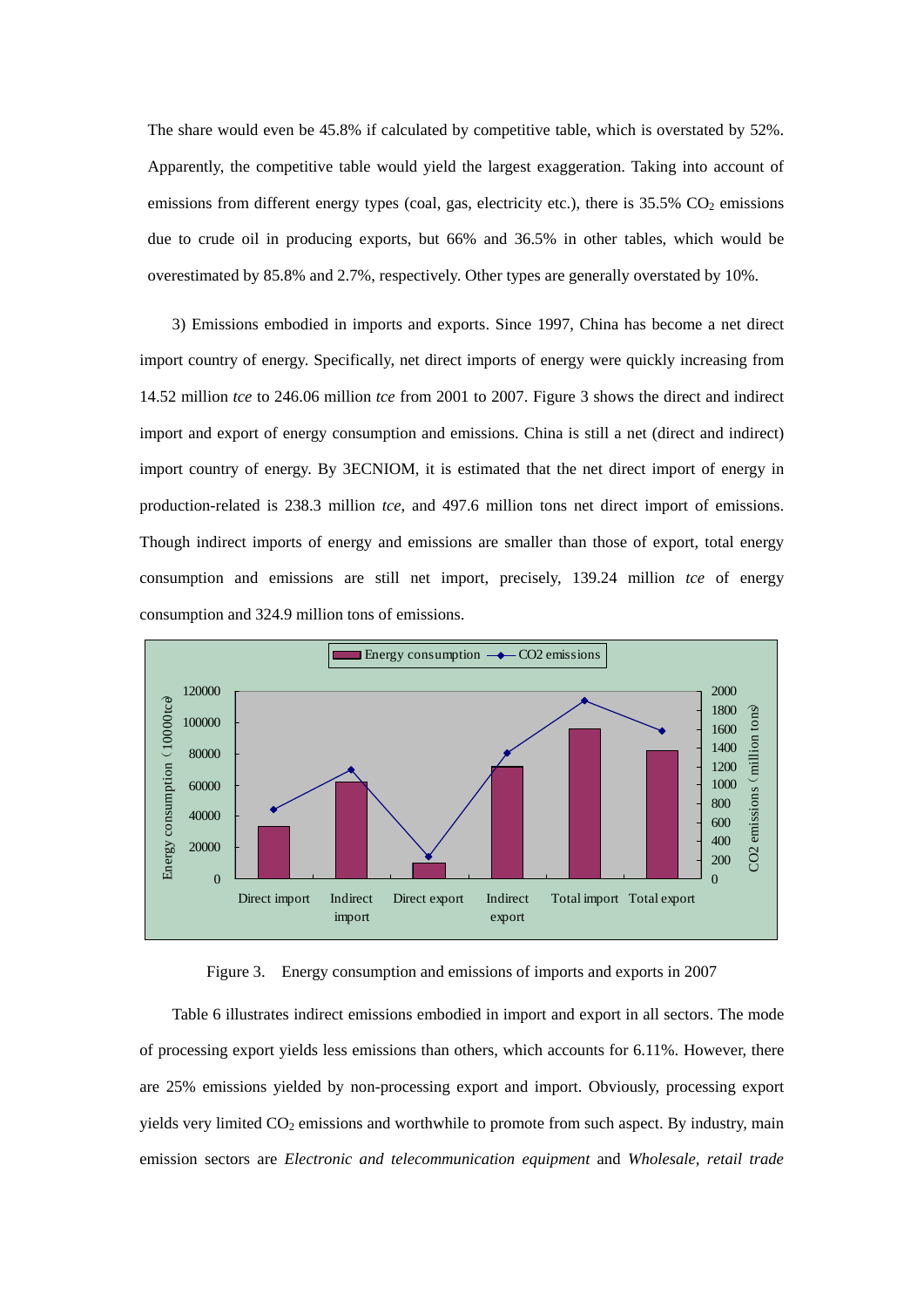*services, accommodation and food serving services*, total of those emissions account for 60% in indirect emissions of processing export. For non-processing export, main emitting sectors are *Ferrous metal smelting and pressing*, *Textile, Transport, storage and post services*, *Chemical materials and products* and *General and special industrial machinery*, and in total they account for 56% of indirect emissions of non-processing export. For imports, main emitting sectors are *Chemical materials and products*, *Ferrous metal smelting and pressing*, *General and special industrial machinery* and *Electronic and telecommunication equipment*, and they account for 50% of indirect emissions of imports.

| <b>Sectors</b> | Processing | Non-Pro. | Import | Sectors  | Processing | Non-Pro. | Import   |
|----------------|------------|----------|--------|----------|------------|----------|----------|
| 1              | 0.00%      | 0.73%    | 0.49%  | 18       | 1.36%      | 7.71%    | 14.24%   |
| $\overline{c}$ | 0.00%      | 0.35%    | 8.90%  | 19       | 0.38%      | 5.16%    | 1.20%    |
| 3              | 0.00%      | 0.00%    | 0.12%  | 20       | 1.15%      | 23.75%   | 14.92%   |
| 4              | 0.00%      | 0.00%    | 0.00%  | 21       | 3.45%      | 5.64%    | 1.28%    |
| 5              | 0.47%      | 0.97%    | 0.15%  | 22       | 1.57%      | 6.84%    | 11.80%   |
| 6              | 0.89%      | 0.79%    | 2.05%  | 23       | 1.86%      | 2.83%    | 4.03%    |
| 7              | 0.21%      | 0.32%    | 0.58%  | 24       | 5.80%      | 5.77%    | 5.59%    |
| 8              | 0.02%      | 0.00%    | 0.00%  | 25       | 36.50%     | 2.85%    | 10.37%   |
| 9              | 0.00%      | 0.00%    | 0.00%  | 26       | 5.69%      | 0.94%    | 2.85%    |
| 10             | 0.00%      | 0.58%    | 1.54%  | 27       | 0.23%      | 1.39%    | 1.39%    |
| 11             | 0.05%      | 0.16%    | 8.69%  | 28       | 0.00%      | 0.00%    | 0.00%    |
| 12             | 0.30%      | 0.31%    | 0.48%  | 29       | 0.00%      | 0.88%    | 0.43%    |
| 13             | 0.67%      | 1.32%    | 1.23%  | 30       | 3.88%      | 8.06%    | 2.25%    |
| 14             | 2.98%      | 9.32%    | 0.90%  | 31       | 23.49%     | 2.08%    | 0.34%    |
| 15             | 2.74%      | 4.29%    | 0.51%  | 32       | 0.00%      | 3.26%    | 2.40%    |
| 16             | 2.13%      | 2.16%    | 0.29%  | Subtotal | 273.74     | 1064.96  | 1165.955 |
| 17             | 4.16%      | 1.56%    | 1.00%  | Share    | 6.11%      | 23.77%   | 25.89%   |

Table 6.  $CO<sub>2</sub>$  emissions caused by imports and exports (Million tons)

# **5. Conclusion**

For China in 2002, Weber et al. reported that 21% emissions are due to exports production. In contrary, this percentage is estimated to 12.6% by Pei who applied extended input-output model, and he argued that emissions by exports were overestimated by no less than 60% if ordinary IO model is used. However, this paper indicates that the magnitude of overestimation is about 10%. The reason would be related to the different data used for energy consumption estimation.

To conclude, we get the following main results: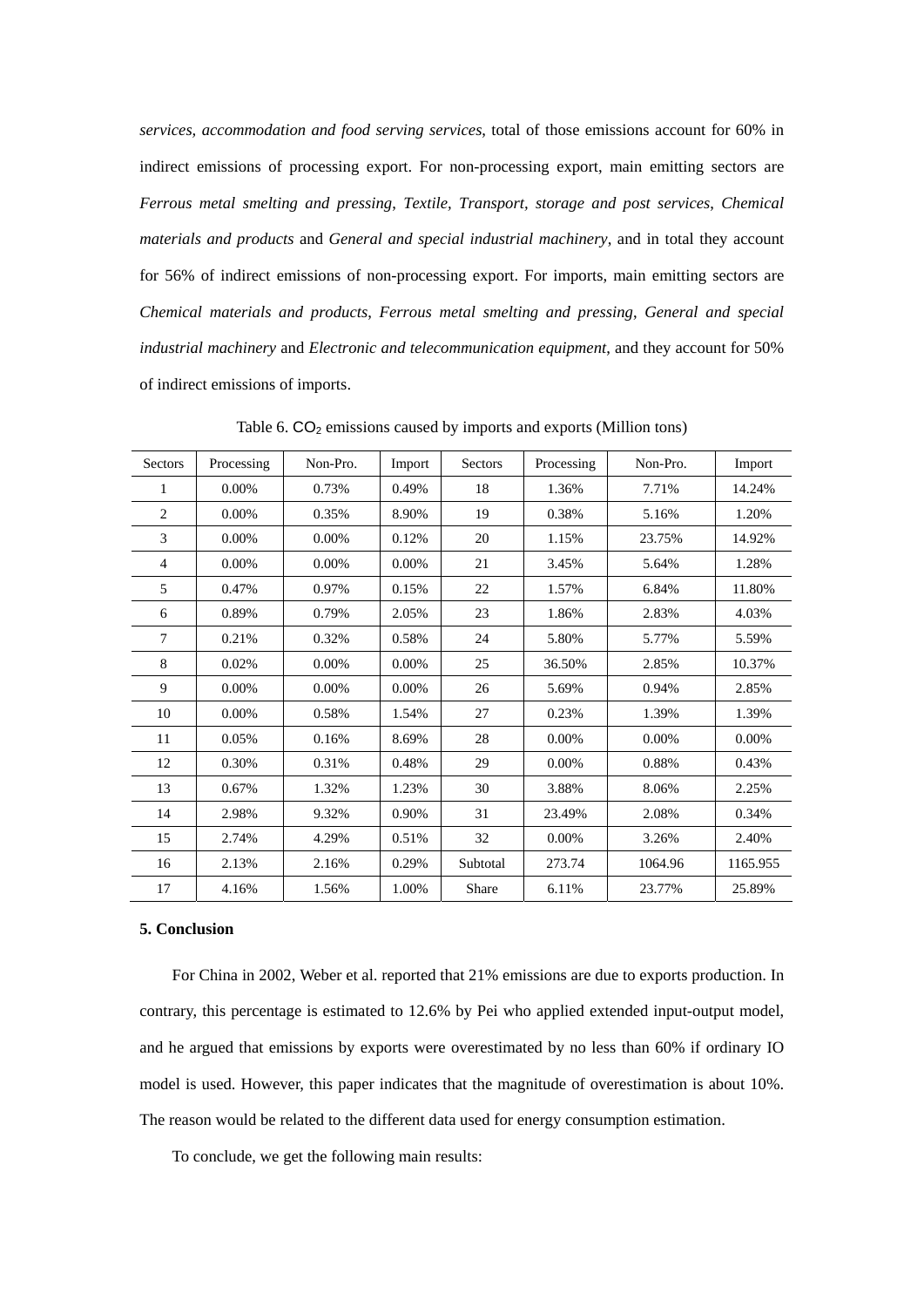Firstly, processing export is a low-emission type. This paper shows that only 1.85% emissions can be ascribed to processing export production, given that processing export plays dominant role in exports for China. What's more, processing export is a low-consumption, low-emission, and low-pollution production mode.

Secondly, export takes important position for emissions, but the most responsibility should be held by domestic consumption. Given that, there is nearly  $30\%$  CO<sub>2</sub> emissions are generated due to the production to satisfy foreign consumers' demands. Undoubtedly, this part should be ascribed to foreign countries that consume the exports.

Thirdly, energy-related  $CO<sub>2</sub>$  emissions are not identical concepts to total emissions. Peters et al. considered that  $CO<sub>2</sub>$  emissions generated by production and household were equal to total emission. In fact, energy-related CO<sub>2</sub> emissions of fuels take roughly 80% of the total emissions.

Fourthly, magnitude of overestimation by using general non-competitive model is not larger than by using extended input-output model. This paper concludes that the degree is only 9% rather than 60%. Moreover, basic energy data of Peters et al. research is energy using, the number of which is larger than that of energy consumption.

Finally and most importantly, though indirect imports of energy and emissions are smaller than those of exports, in total energy consumption and emissions are still net import. In other words, from the perspective of net imports, energy consumption and  $CO<sub>2</sub>$  emissions in China are still dedicated to satisfy domestic demands instead of foreign consumers.

#### **Acknowledgements**

This paper is financially supported by Program of Doctoral Dissertation Fund of Beijing Science and Technology Commission (ZZ0914).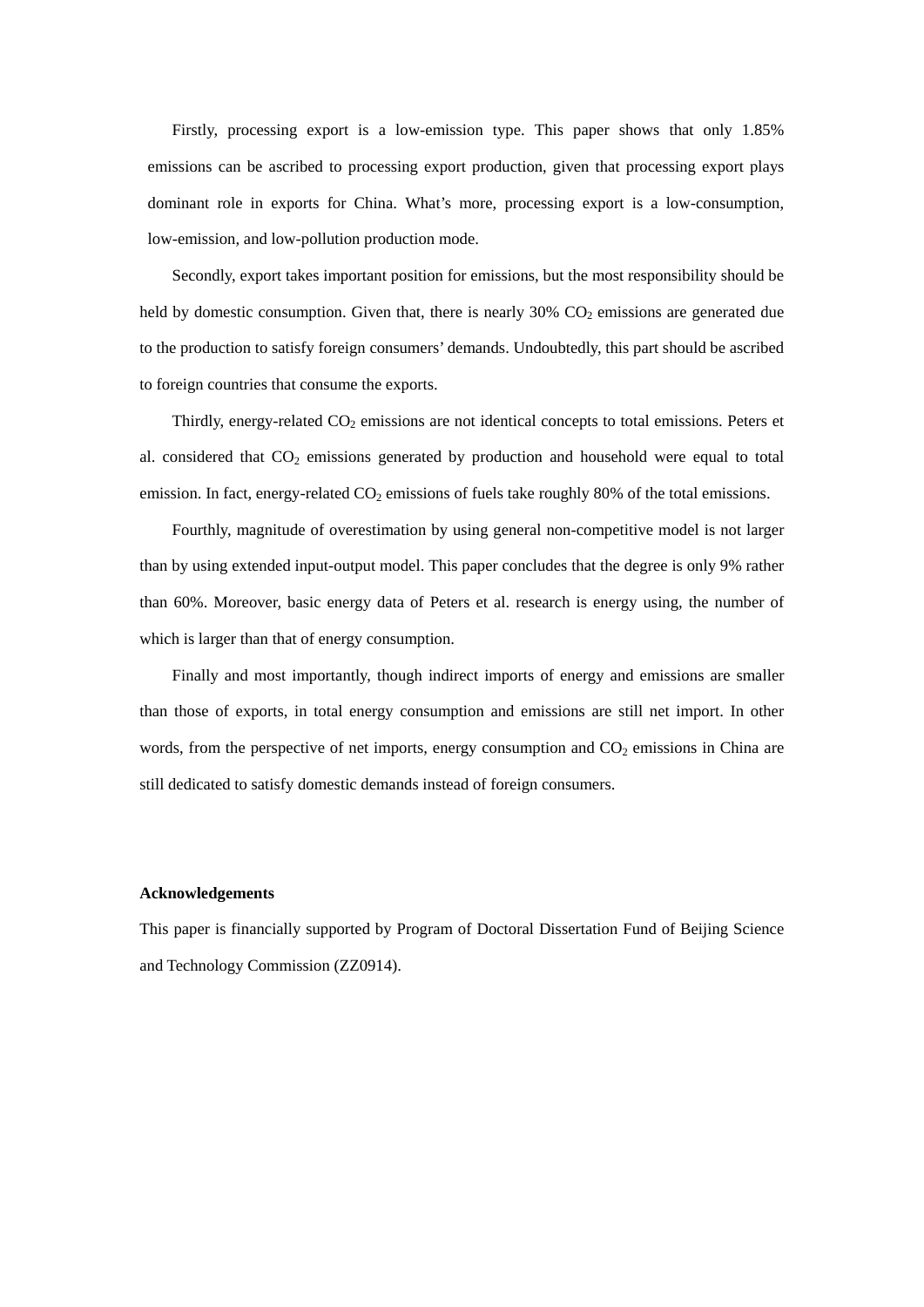|                | Sectors                                       |    | Sectors                                            |
|----------------|-----------------------------------------------|----|----------------------------------------------------|
| $\mathbf{1}$   | Coal mining and washing                       | 17 | Papermaking and paper products                     |
| $\overline{2}$ | Crude oil mining                              | 18 | Chemical materials and products                    |
| 3              | Natural gas mining                            | 19 | Nonmetallic mineral products                       |
| $\overline{4}$ | Hydro and Nuclear Power production and supply | 20 | Ferrous metal smelting and pressing                |
| 5              | Thermal power production and supply           | 21 | Metal products                                     |
| 6              | Petroleum and nuclear processing              | 22 | General and special industrial machinery           |
| 7              | Coking                                        | 23 | Transport equipment                                |
| 8              | Steam and Hot water production and supply     | 24 | Electric equipment and machinery                   |
| 9              | Gas production and supply                     | 25 | Electronic and telecommunication equipment         |
| 10             | Agriculture                                   | 26 | Instruments, meters, cultural and office machinery |
| 11             | Ferrous metal ore mining                      | 27 | Other manufacturing products                       |
| 12             | Non-ferrous metal ore mining                  | 28 | Water production and supply                        |
| 13             | Food processing and manufacturing             | 29 | Construction                                       |
| 14             | Textile                                       | 30 | Transport, storage and post services               |
|                | Wearing apparel                               |    | Wholesale, retail trade services, accommodation    |
| 15             |                                               |    | and food serving services                          |
| 16             | Sawmills and furniture                        | 32 | Other services                                     |

Appendix: Sector classifications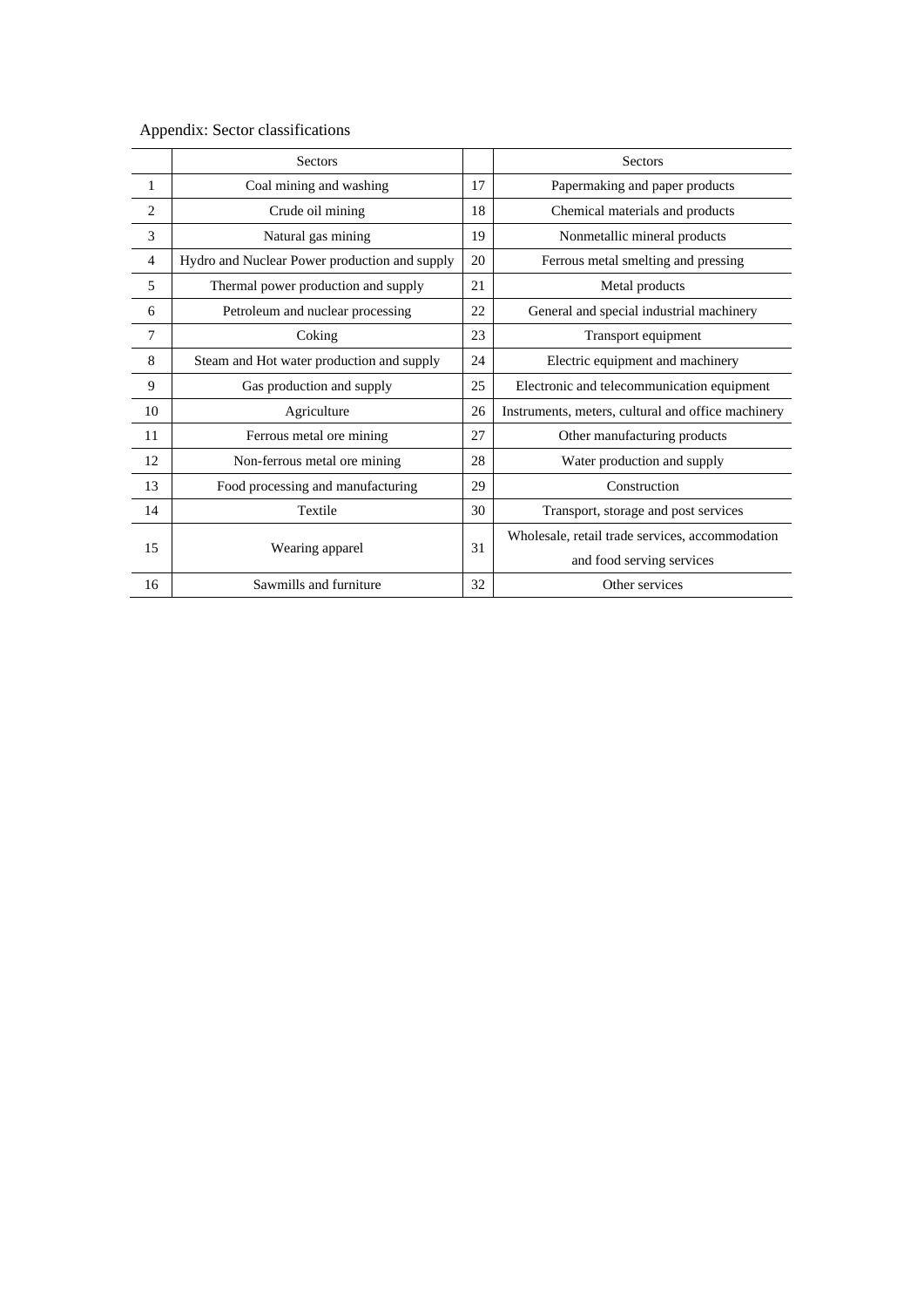## **Reference:**

- [1] Weber, Christopher L., Glen P. Peters, Dabo Guan, and Klaus Hubacek. The contribution of Chinese exports to climate change[J]. Energy Policy, 2008, 36(9):72-77.
- [2] Battjes J J, Noorman K J, Biesiot W. Assessing the energy intensities of import[J]. Energy Economics, 1998,20(1):67-83.
- [3] Fieleke N. S.. The energy content of US exports and imports. Working Paper No.51, Div. Int. Finance, Board of Governors, Federal Reserve System.
- [4] Machado G., Schaeffer R., Worrell E.. Energy and carbon embodied in the international trade of Brazil: an input-output approach[J]. Ecological Economics, 2001,39(3): 409-424.
- [5] Rhee H. C., Chung H. S. Change in CO2 emission and its transmissions between Korea and Japan using international input-output analysis[J]. Ecological Economics, 2006,58(4):788-800.
- [6] Wyckoff A. W., Roop J. M. The embodiment of carbon in imports of manufactured products: implications for international agreements on greenhouse gas emissions[J]. Energy Policy, 1994, 22(3): 187-194.
- [7] Miller, Ronald E. and Peter D. Blair. Input-output analysis: foundations and extensions. Englewood Cliffs, N.J.:Prentice-Hall.
- [8] Forssell, Osmo and Karen R. Polenske. Introduction: input-output and the environment[J]. Economic Systems Research. 1998, 10(2):91-97.
- [9] Forssell, Osmo. Extending economy-wide models with environment-related parts[J]. Economic Systems Research. 1998, 10(2):183-199.
- [10] Gallego, B.and Lenzen M.. A consistent input-output formulation of shared producer and consumer responsibility[J]. Economic Systems Research. 2005, 17(4):365-391.
- [11] Lenzen, M., Murray J., Sack F., and Wiedmann T.. Shared producer and consumer responsibility-theory and practice[J]. Ecological Economics, 2007,61(1):27-42.
- [12] Rodrigues J., Domingos T., Giljum S., Schneider F.. Designing an indicator of environmental responsibility[J]. Ecological Economics, 2006,59(3):256-266.
- [13] Suh S.,Kagawa S..Industrial ecology and input-output economics: an introduction [J]. Economic Systems Research. 2005, 17(4):349-364.
- [14] Turner K., Lenzen M., Wiedmann T., Barrett J. Examining the global environmental impact of regional consumption activities-Part 1: A technical note on combining input-output and ecological footprint analysis[J]. Ecological Economics, 2007,62(1):37-44.
- [15] Wiedmann T., Lenzen M., Turner K., Barrett J. Examining the global environmental impact of regional consumption activities-Part 2: Review of input-output models for the assessment of environmental impacts embodied in trade[J]. Ecological Economics, 2007,61(1):15-26.
- [16] Lawrence J. Lau, Xikang Chen, Leonard K. Cheng, K. C. Fung, Yun-Wing Sung, Cuihong Yang, Kunfu Zhu, Jiansuo Pei, Zhipeng Tang, A New Type of Input-Holding-Output Model of the Non-Competitive Imports Type Capturing China's Processing Exports, Chinese Social Science(Chinese), 2007, 5: 91-103.
- [17] Lawrence J. Lau, Xikang Chen. Non-Competitive Imports Type Model and Application Perspective of Sino-US trade surplus. Chinese Social Sciences [J]. 2007, 5: 91-103.
- [18] K. C. Fung, Lawrence J. Lau, Yanyan Xiong, Adjusted Estimates of United States-China Bilateral Trade Balances: An Update. Pacific Economic Review, Vol. 11, No. 3, 299-314, originally issued as Working Paper No. 278, Stanford Center for International Development,